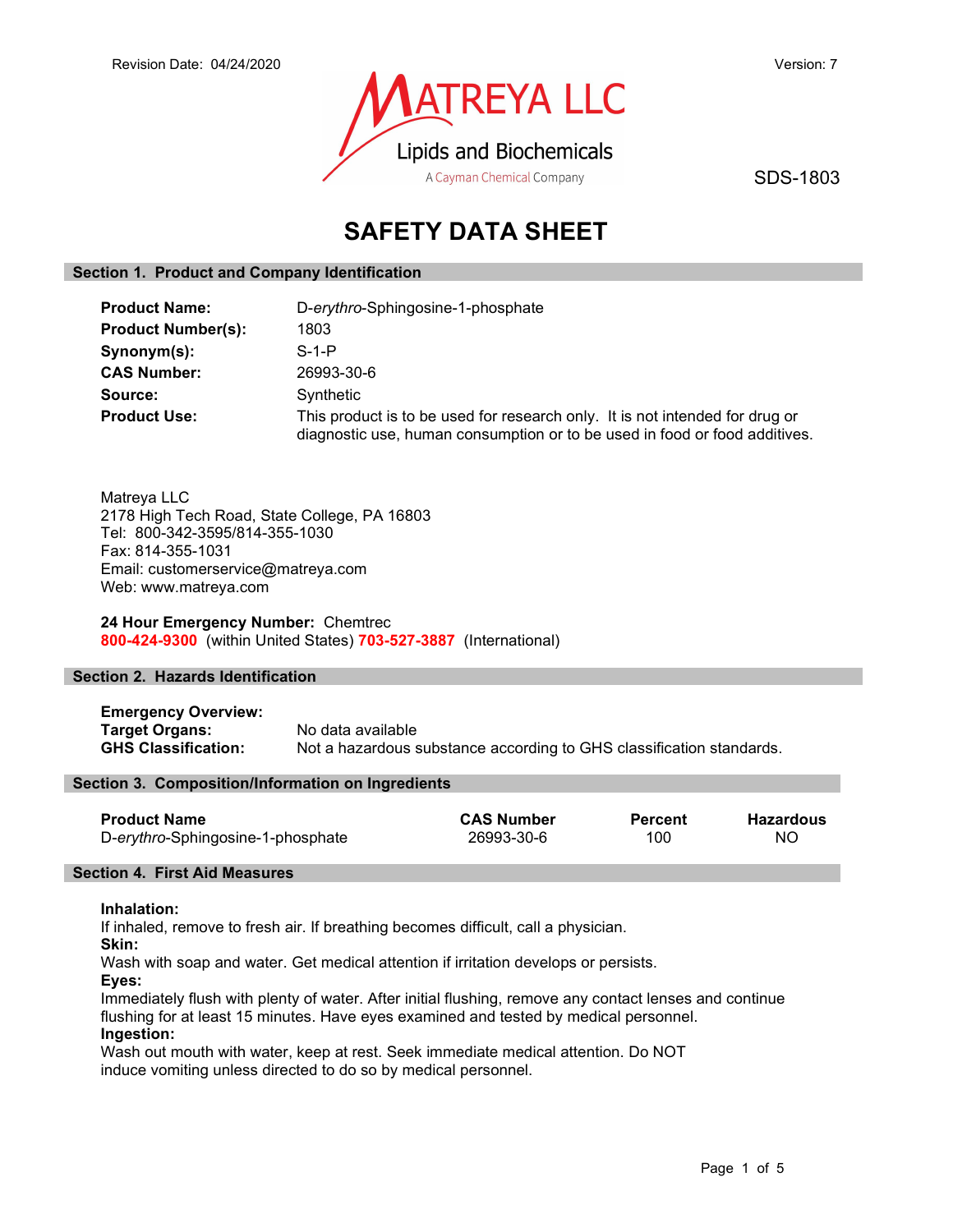# Section 5. Fire Fighting Measures

Suitable extinguishing media: Use dry chemical, alcohol-resistant appropriate foam, carbon dioxide, or water spray. Specific hazards arising from the chemical: No data available Special protective actions for fire fighters: No data available Special protective equipment for fire fighters: Wear breathing apparatus and use water spray to keep fire-exposed containers cool.

## Section 6. Accidental Release Measures

## Personal precautions:

Wear appropriate personal protective equipment. After contact with skin, wash immediately with plenty of water.

#### Environmental precautions:

Do not let product enter drains.

## Methods and Materials for containment and cleaning up:

Sweep up and keep in suitable, closed container for disposal.

## Section 7. Handling and Storage

#### Precautions for safe handling:

Avoid contact with eyes, skin or clothing. Do not ingest. Use only with adequate ventilation. Keep sealed when not in use. Wear appropriate personal protective equipment.

## Conditions for safe storage, including incompatibilities:

Recommended storage temperature: -20°C. Keep container tightly closed in a dry and well-ventilated place.

#### Section 8. Exposure Controls/Personal Protection

This product contains no substances with occupational exposure limit values.

#### Engineering Controls:

No specific ventilation required.

# Personal Protective Equipment:

#### Respiratory protection:

Respiratory protection is not required. Where protection from nuisance levels of dusts are desired, use type N95 (US) or type P1 (EN 143) dust masks. Use respirators and components tested and approved under appropriate government standards such as NIOSH (US) or CEN (EU).

## Hand protection:

For prolonged or repeated contact use protective gloves. Recommended: Nitrile rubber Eye protection:

Safety eyewear should be worn at all times to avoid exposure to liquid splashes, mists, or dusts. Recommended: Safety glasses with side shields or goggles.

#### Skin protection:

Protective clothing should be selected specifically for the working place, depending on concentration and quantity of the hazardous substances handled. Recommended: Lab coat

#### Section 9. Physical and Chemical Properties

| Appearance:                              | Solid             |
|------------------------------------------|-------------------|
| Odor:                                    | No data available |
| Odor threshold:                          | No data available |
| pH:                                      | No data available |
| <b>Melting/Freezing point:</b>           | No data available |
| Initial boiling point and boiling range: | No data available |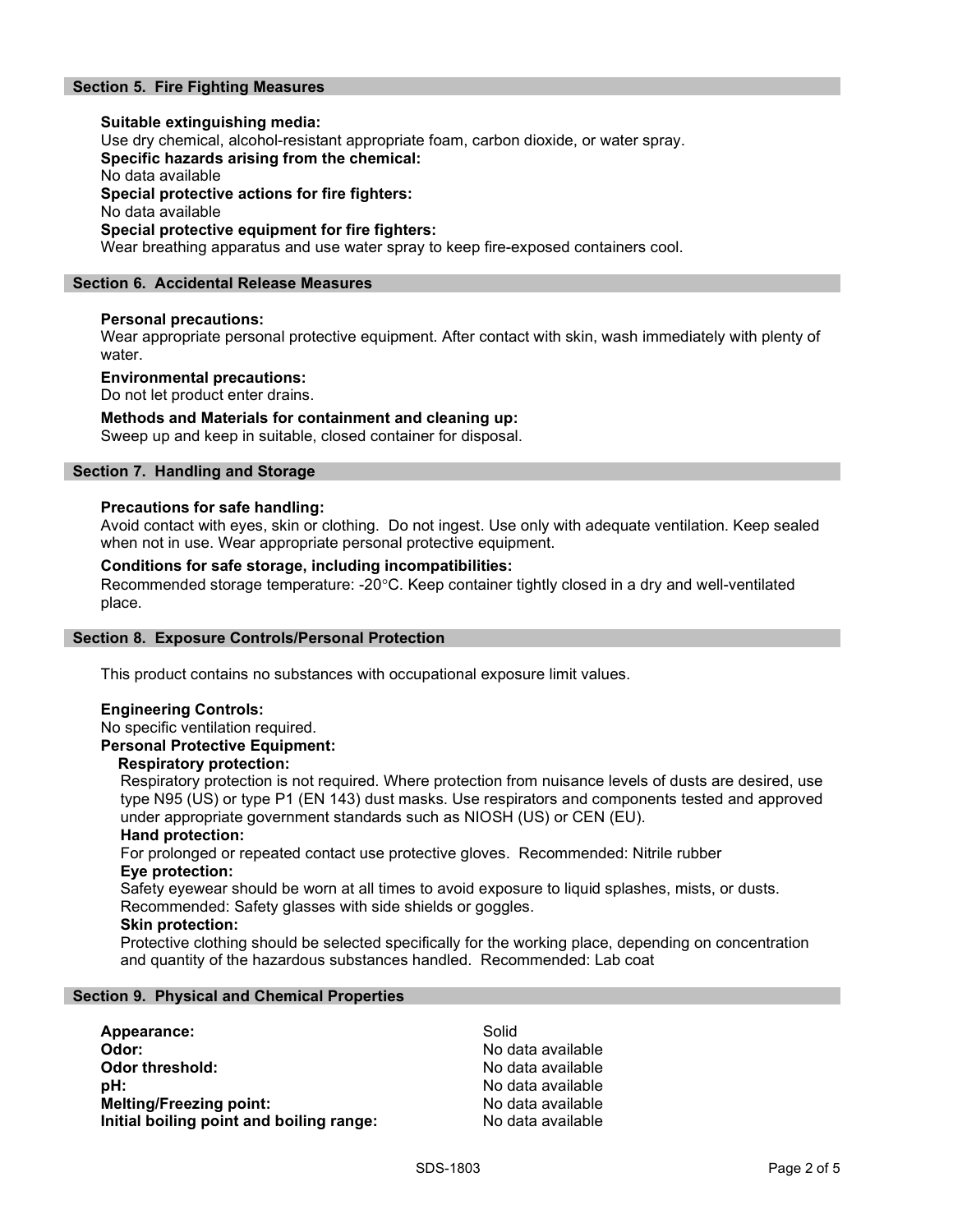Flash point: No data available Evaporation rate: <br>
Flammability (solid. gas): No data available Flammability (solid, gas): Upper/Lower flammability or explosive limit: No data available Vapor pressure: No data available **Vapor density:** No data available in the set of the set of the North Modata available Relative density: No data available Solubility (ies): Chloroform plus a few drops of TFA,

Partition coefficient (n-octanol/water): Auto-ignition temperature: No data available Decomposition temperature: No data available **Viscosity:** No data available Molecular formula: C18H38NO5P Molecular weight: 379

chloroform/methanol/40% dimethylamine,5:15:3, 1 mg/ml

#### Section 10. Stability and Reactivity

#### Reactivity:

Stable under recommended storage conditions.

Chemical stability: Stable under recommended storage conditions.

Possibility of hazardous reaction: No data available

Conditions to avoid: No data available

Incompatible materials: No data available

Hazardous decomposition products: No data available

## Section 11. Toxicological Information

Acute toxicity:

No data available

Skin corrosion / irritation: No data available

Serious eye damage / irritation:

No data available Respiratory or skin sensitization:

No data available

Germ cell mutagenicity: No data available

#### Carcinogenicity:

No component of this product present at levels greater than or equal to 0.1% is identified as a carcinogen or potential carcinogen by IARC, ACGIH, NTP or OSHA.

Reproductive toxicity: No data availabl

Specific target organ toxicity - single exposure: No data available

Specific target organ toxicity - repeated exposure: No data available

Aspiration hazard: No data available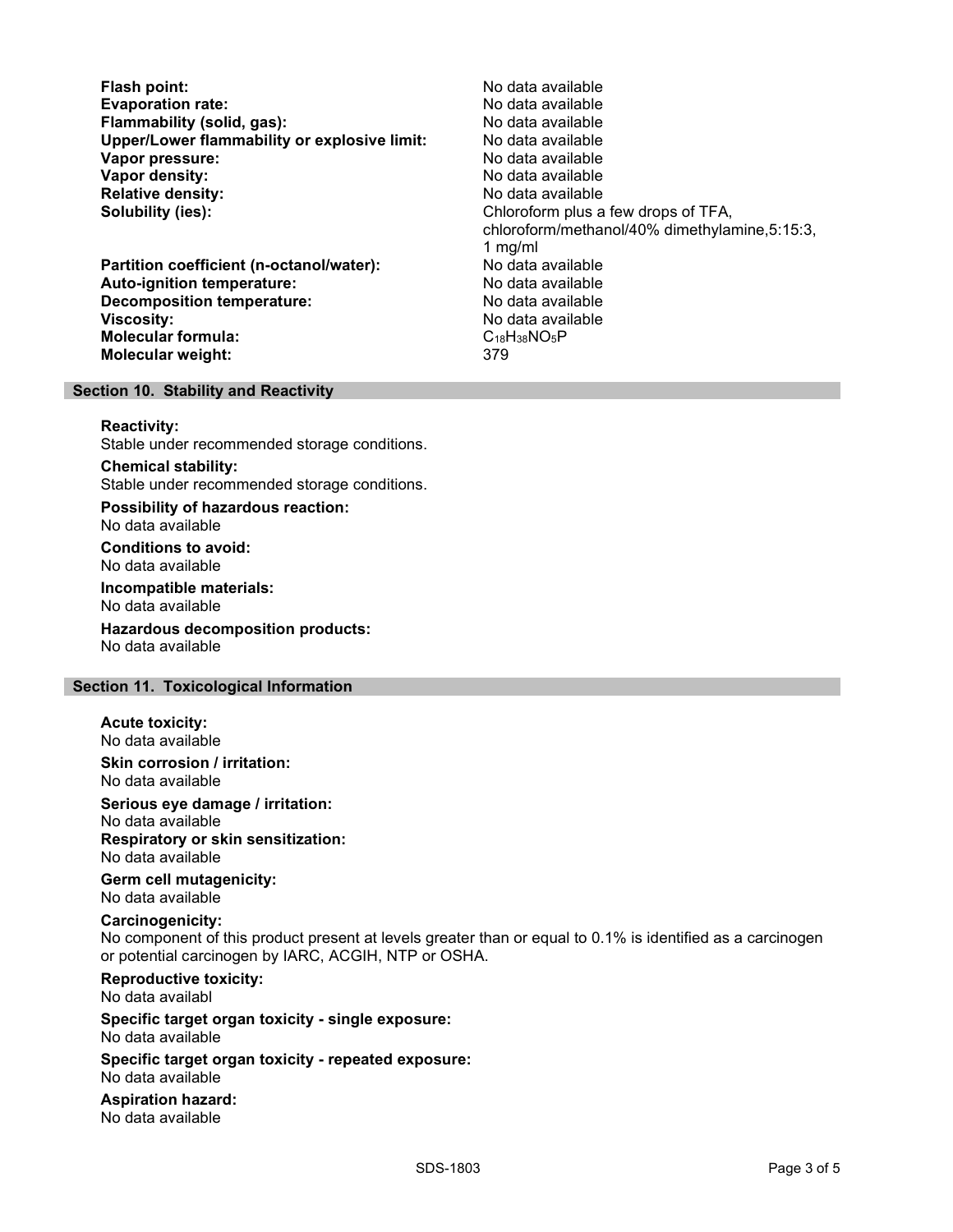# Section 12. Ecological Information

Toxicity: No ecological data available for this product. Persistence and degradability: No data available Bioaccumulative potential: No data available Bioaccumulation: No data available Mobility in soil: No data available Other adverse effects:

No data available

#### Section 13. Disposal Consideration

#### Disposal methods:

Observe all federal, state and local environmental regulations.

#### Section 14. Transportation Information

| DOT (US)<br><b>UN Number:</b>                       | Not dangerous goods |
|-----------------------------------------------------|---------------------|
| <b>Land Transport ADR/RID</b><br><b>UN Number:</b>  | Not dangerous goods |
| <b>Maritime Transport IMDG</b><br><b>UN Number:</b> | Not dangerous goods |
| <b>Air Transport ICAO/IATA</b><br><b>UN Number:</b> | Not dangerous goods |

#### Section 15. Regulatory Information

 Product Name CAS Number D-erythro-Sphingosine-1-phosphate 26993-30-6

#### SARA 302 Components:

No chemicals in this material are subject to the reporting requirements of SARA Title III, Section 302.

#### SARA 313 Components:

This material does not contain any chemical components with known CAS numbers that exceed the threshold (De Minimis) reporting levels established by SARA Title III, Section 313.

#### SARA 311/312 Hazards:

No 311/312 SARA Hazards

## California Prop. 65 Components:

This product does not contain any chemicals known to State of California to cause cancer, birth, or any other reproductive defects.

#### DSL/NDSL status:

This product contains the following components that are not on the Canadian DSL nor NDSL lists. Component CAS Number<br>
erythro-Sphingosine-1-phosphate 26993-30-6 D-erythro-Sphingosine-1-phosphate